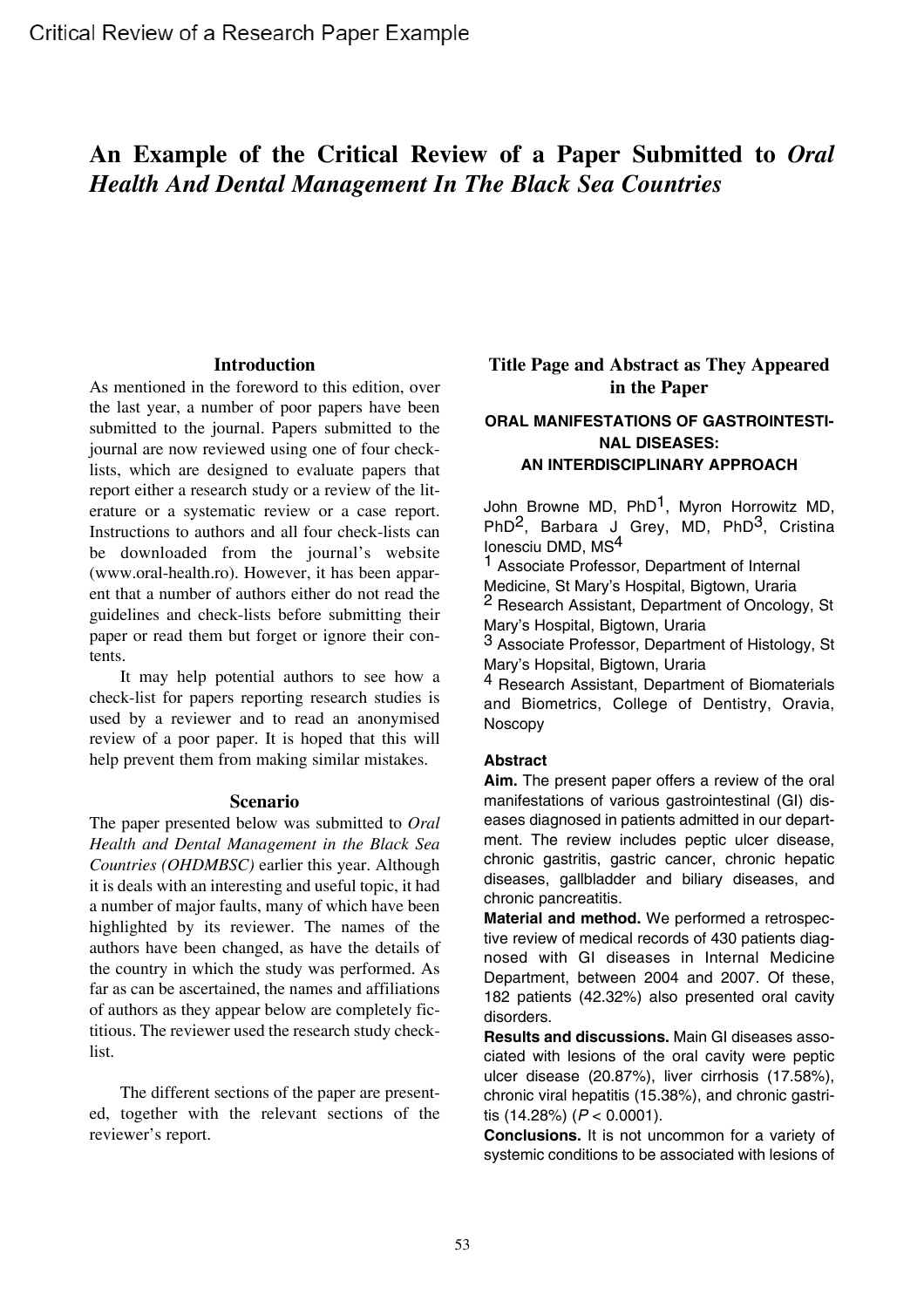the oral cavity. This is particularly true of GI diseases. These oral manifestations must be properly recognized if the patient is to receive appropriate diagnosis and referral for treatment. As a result of the interdisciplinary approach, we developed a protocol for check-up and follow-up of these patients.

**Keywords:** gastrointestinal diseases, oral lesions.

# **Reviewer's general comments on the presentation and abstract as recorded on the check-list**

#### *General*

- *1. Is the topic of the paper appropriate for the journal? Yes.*
- *2. Does the paper conform to the published guidelines for authors of the journal? No, it seems likely that the authors did not read the Guidelines for Authors. If they did, they have not followed them. For example:*
	- <sup>z</sup> *The name of the corresponding author is not given either on the front page or anywhere in the manuscript.*
	- The abstract is not written under the sub*headings for abstracts that are listed in the guidelines.*
	- The results and the discussion are not pre*sented in separate sections of the paper.*
	- <sup>z</sup> *Two of the references have not been translated into English and one of the references is incomplete.*
	- *The guidelines also suggest that papers should be written in the third person (e.g., 'it was observed that') and not the first person ('we observed that') and that they should use the past tense ('was' not 'is') because they report events that have already taken place.*
- *3. Is it on an important or significant topic? Yes.*
- *4. Does the study add to the existing knowledgebase? No.*

## *Presentation*

*5. Does the title accurately reflect the content of the paper? No, the paper reports a retrospective study of hospital patient records in a Urarian population. These words do not appear in the title.*

*6. Does the paper have a logical construction? Yes, apart from the presentation of the results and discussion in one section rather than in two sections.*

- *7. Does the length of the paper need adjusting (too long or short)? It is too short. The introduction and methods sections are far too short and there are few references.*
- *8. Is the paper written in a clear and easily understandable style? In general, the English in the paper can be understood. There are a number of terms that are not used in scientific literature when it is written in English. They include 'saburral', 'dental alterations,' 'osteodental' and 'profound periodontal disease'. The editor could revise some of these terms into generally accepted scientific terms.*
- *9. Is the paper free of grammatical or typographical errors? There are some minor grammatical and typographic errors, all of which could be corrected during editing.*

## *Abstract*

- *10. Is there an abstract that conforms to the journal's published guidelines for authors? No: as the report of a research study, it should be written under the subheadings: Aim, Methods, Results, Conclusion. The words 'material' and 'discussion' should not appear in the subheadings.*
- *11. Does the abstract present an accurate synopsis of the paper? No: the abstract highlights a major error in the paper in that it attempts to combine two separate topics, which are a review of oral manifestations of gastrointestinal diseases and a retrospective study of oral manifestations of gastrointestinal diseases in a group of patients attending a hospital between 2004 and 2007. The aim described in the abstract only mentions the review and not the retrospective study.*
- *12. Are there key words and do they seem to be appropriate? There are only two key words. The key words 'retrospective study' and 'Urarian population' should be added.*

## **Introduction as it Appeared in the Paper**

Many systemic diseases have oral manifestations. The oral cavity might well be thought of as the window to the body because oral manifestations accompany many systemic diseases [1]. This is particularly true of gastrointestinal diseases. The lesions usually correlate with active intestinal disease. On occasion, however, they may present prior to any evidence of gastrointestinal disease and initiate diagnosis and treatment of the underlying disease process [2].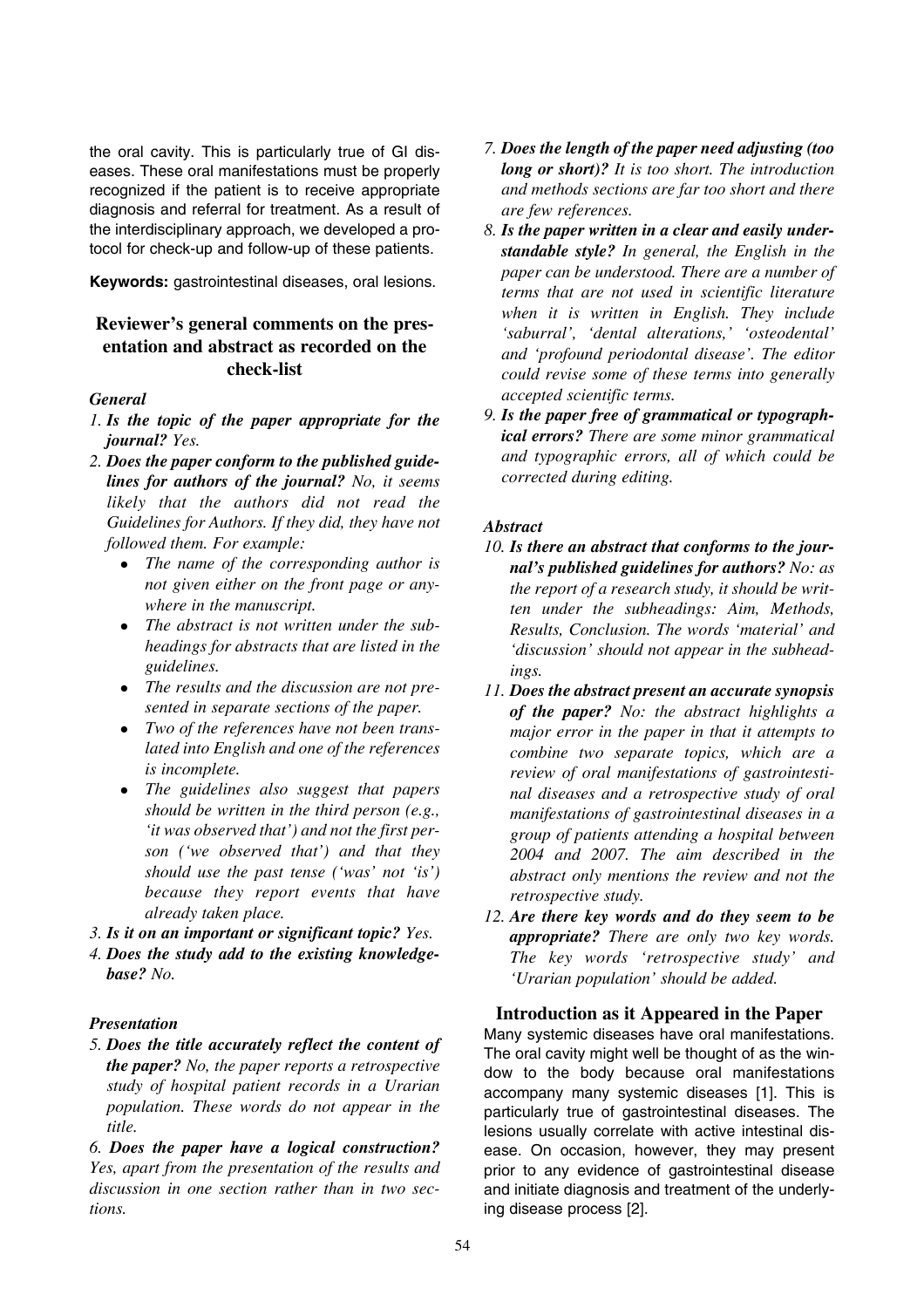The structures and lining of the oral cavity can assume importance in detecting and monitoring systemic disease. Essentially, they act as an accesible mirror reflecting the health of an individual. Often they show early changes brought on by an alteration in the nutritional state of the body. Changes may include ulceration, nodularity, atrophy, inflammation, mobility of the teeth, easy bruising, sweling, hyperesthesia, and fibrosis. Recognition of such changes can be most helpful in identification of related disorders [3].

The lesions of the oral mucosa, tongue, lip, osteodental structure, and salivary glands, caused by some of the GI diseases commonly diagnosed in our department are highlighted. These lesions may cause severe discomfort to the patient. In some cases, they even cause extreme destruction to the teeth and periodontium, which results in premature loss of teeth. It is, therefore, important that the oral manifestations be recognized and managed appropriately [1].

#### **Aim as it Appeared in the Paper**

The aim of the present study is to evaluate the incidence of the oral manifestations of various gastrointestinal (GI) diseases diagnosed in patients admitted in our department, with suggestions on how they may be relevant to the current medical practice. The review includes chronic gastritis, peptic ulcer, gastric cancer, chronic hepatic diseases, gallbladder and biliary diseases, and chronic pancreatitis.

## **Reviewer's comments on the introduction and aim as recorded on the check-list**

- *13. Is the introduction appropriate to the paper's subject? It is far too short and does not attempt to review previous studies of oral manifestations of gastrointestinal diseases. It is apparent that the authors did not perform a thorough literature search before commencing their study.*
- *14. Is the literature that has been reviewed, relevant and is it comprehensive? No, only three references are cited and one of them is to a paper published 28 years ago.*
- *15. From the introduction does the study seem original in concept? No, but it is on an important topic and the study may be original in Uraria.*
- *16. Do the aims of the study follow logically from the literature review and are they clearly stated? Yes, within the limitations of a very inadequate literature review.*

*17. If appropriate, is a null hypothesis stated. Not applicable,*

# **Material and Method as They Appeared in the Paper**

We performed a retrospective review of medical records of 430 patients diagnosed with GI diseases in Internal Medicine Department, between 2004 and 2007. Of these, 182 patients (42.32%) also presented oral cavity disorders. Statistical analysis of data was done using GraphPad InStat software.

# **Reviewer's comments on the methods section as recorded on the check-list**

- *18. Is the design of the study consistent with its aims? No. This is the second major error in the paper. The methods are hardly described at all. Hence it is impossible to know the design of the study. It would be impossible for another group to repeat the study using the same methodology. It is necessary to include a list of all the data that were extracted from each patient record. It is also necessary to explain who carried out this task. If it was performed by more than one person, how did they calibrate? Was the list checked (piloted) before it was used? Were all the records complete enough to assess the presence or absence of oral disease, plus many other features that should have been explained?*
- *19. If applicable, was a pilot study performed to test the methodology? No. It should have been.*
- *20. Is the sample representative of the population in question? It is impossible to tell from the information given. Were all the patients with gastrointestinal diseases who attended the hospital included in the study, or just those whose records were available?*
- *21. Are controls needed and used in the study? Not needed.*
- *22. If controls are used, are they appropriate? Not applicable.*
- *23. Is the method of selecting the sample/cases and controls clearly described? No, see question 20.*
- *24. Are other details such as numbers, time periods, statistical tests used clearly described and consistent? No, there is insufficient detail. Which statistical tests were used to test which data?*
- *25. If relevant, have examiners been trained and calibrated? No details are given. Those who*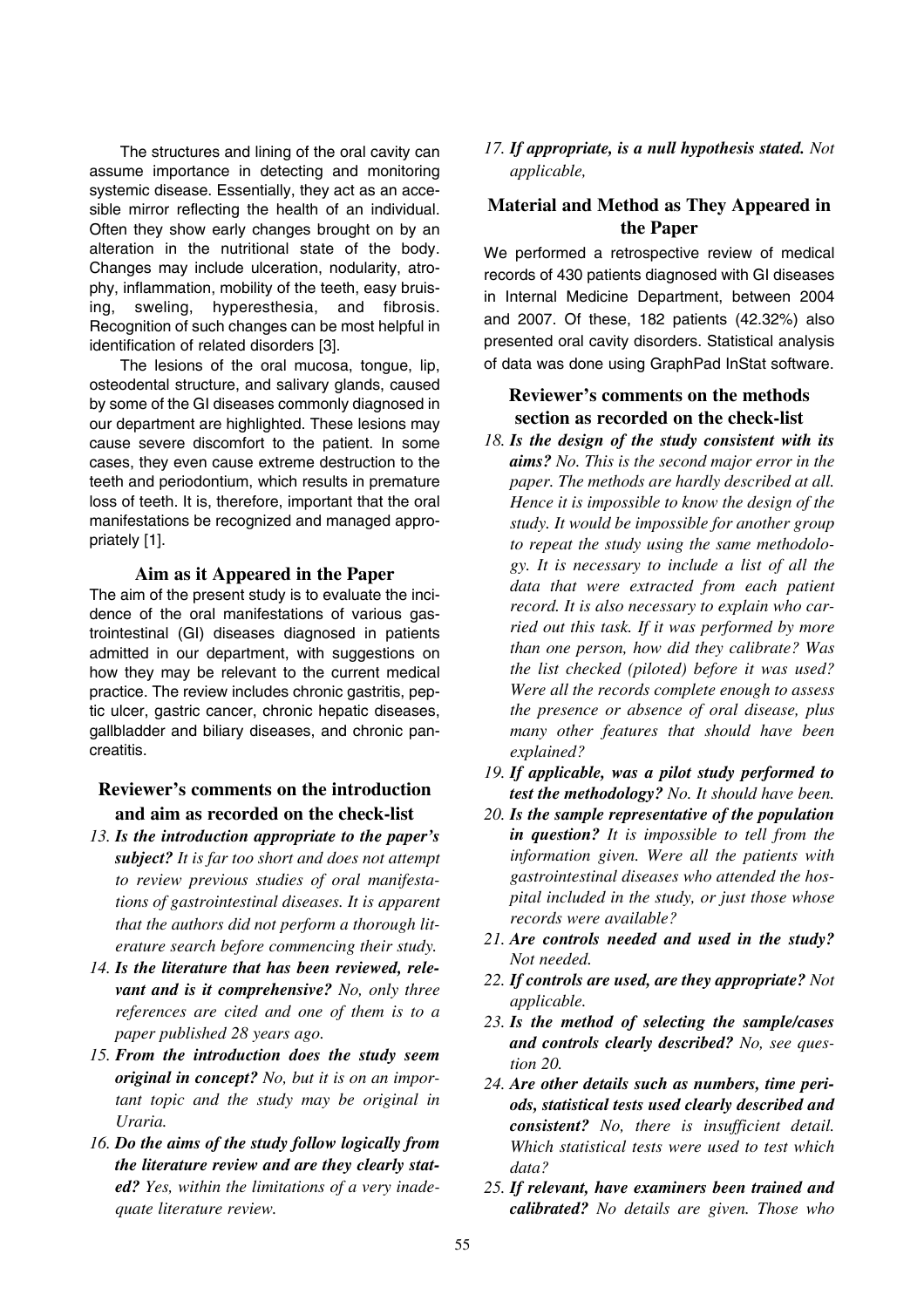*assessed the patients' notes should have been trained and calibrated.*

- *26. Are details of such training and calibration given? No and they should have been.*
- *27. If questionnaires and pro forma have been used, have they been tested, are they relevant to the study and are they presented either as figures in the paper or via a link to a website? These points have not been covered in the methods section of the paper. They must be and the data collection sheet that was used when the patient records were assessed should be included in the paper as a Figure.*
- *28. Could there be ethical objections to the study? Probably not as long as none of the patients can be identified.*
- *29. Does the paper include a clear statement on whether or not ethical approval was sought and if so, who from? No.*
- *30. If ethical approval was not sought, is there a clear explanation why? No explanation is given. It should be.*
- *31. If applicable, has patient/parental consent been sought? Probably not applicable in Uraria.*

## **Results and Discussion as They Appeared in the Paper**

A number of 430 patients were diagnosed with GI diseases in our department between 2004 and 2007. Of these, 182 patients (42.32%) also presented oral cavity disorders. Mean age at presentation was 46,53 ± 3,4 years (range 22-76) *(Table 1).*

As we can see GI diseases associated with oral lesions were diagnosed most frequently in the 33- 43 and 44-54 age groups (*P* < 0.0001).

From the 182 patients studied, 109 were men, and 73 women (Fig. 1). As a result, GI diseases associated with oral lesions were much more frequent in males, comparing with females ( $P=0.0002$ ).



*Fig. 1: Patients distribution according to sex*

The most frequent GI diseases diagnosed in our department, associated with oral manifestations were: peptic ulcer disease (n=38, 20.87%), chronic gastritis (n=26, 14.28%), gastric cancer (n=6, 3.29%), chronic viral (HBV, HCV) hepatitis (n=28; 15.38%), alcoholic liver disease (n=15; 8.24%), liver cirrhosis (n=32, 17.58%), biliary lithiasis (n=16, 8.79%), chronic pancreatitis (n=18, 9.89%), and Crohn's disease (n=3, 1.64%) (Fig. 2).

As we can notice the most frequent GI diseases associated with oral lesions were peptic ulcer disease, liver cirrhosis, chronic viral hepatitis, and chronic gastritis  $(P < 0.0001)$ .

The most frequent oral manifestations associated with GI diseases diagnosed in our study were: lingual mucosa disorders (n=61, 32.44%), oral mucosa disorders (n=40, 21.27%), dental disorders (n=73, 38.82%), and lip disorders (n=14, 7.45%) (Fig. 3).



*Fig. 3: Oral disorders associated with GI diseases*

*Table 1: Patients distribution according to GI disease and age group*

| GI disease/Age group     | 22-32 | $33 - 43$ | 44-54 | 55-65 | 66-76 |
|--------------------------|-------|-----------|-------|-------|-------|
| Chronic gastritis        | 5     | 8         | 6     |       |       |
| Peptic ulcer disease     | 3     | 16        | 12    |       |       |
| Gastric cancer           |       |           |       | З     |       |
| Chronic viral hepatitis  |       | 9         | 13    | റ     | ∩     |
| Alcoholic liver disease  |       | 2         | 8     | 5     |       |
| Liver cirrhosis          | റ     | 5         | g     | 10    | 6     |
| <b>Biliary lithiasis</b> |       | 6         | 8     | റ     |       |
| Chronic pancreatitis     |       |           | 10    | 5     | з     |
| Crohn's disease          |       |           |       |       |       |
| <b>Total</b>             | 12    | 48        | 68    | 36    | 18    |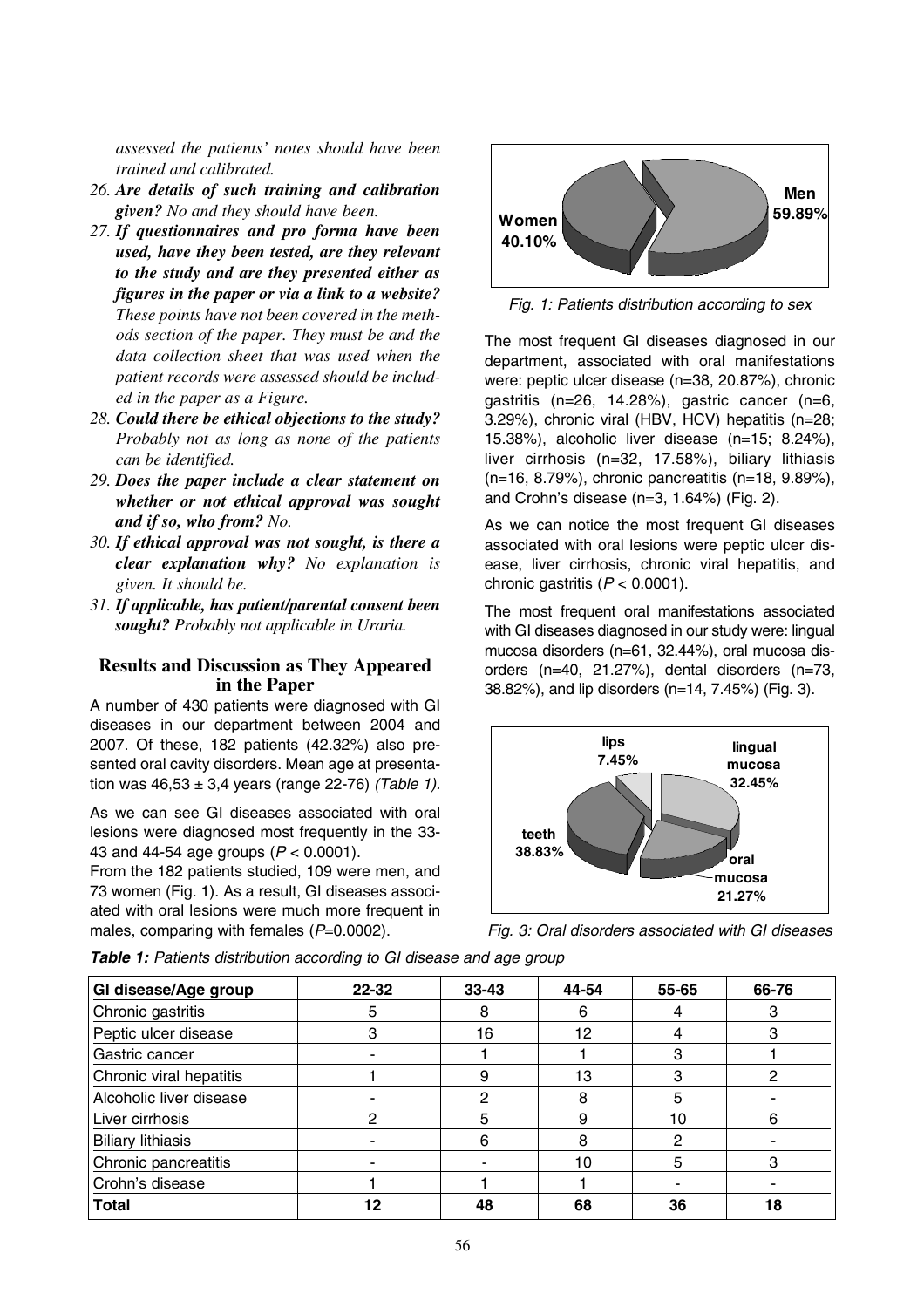

*Fig. 2: GI diseases, associated with oral lesions*

## **Reviewer's comments on the results as recorded on the check-list**

- *32. Are the results and any statistical tests presented in a clear and unambiguous manner (tables, figures, graphs, etc)? The title of Table 1 is incomplete: it should be 'Distribution of patients with oral manifestations of gastrointestinal disease by age and type of disease'. A final column, headed 'Totals', should be added to the right of the table. Although statistical testing was mentioned in the methods section and p-values are given in the results section, there is no indication of which statistical tests were used to calculate these p-values. It is unnecessary to provide a pie chart for the gender distribution of the patients who had oral manifestations of gastrointestinal diseases and the pie chart (Figure 1) is inadequately titled because it does not specify whether the pie chart refers to all patients whose records were assessed or only to those with oral manifestations of gastrointestinal diseases.*
- *33. Are there any missing data and if so are they accounted for e.g., drop-outs, non-responders, etc? No, there is no mention of incomplete patient records that would have led to the equivalent of 'drop outs' and an incomplete data set.*
- *34. Are the numbers, percentages, statistical values accurate and clear? Yes: it is good to see that both raw data (numbers) and percentages are reported in the results section.*
- *35. If statistical tests have been used, are they appropriate? Without knowing exactly which statistical tests were used, it is impossible to answer this question.*
- *36. If statistical tests have not been used, can this be justified? Not applicable.*
- *37. Is the sample too small to justify the findings? Probably not.*
- *38. Although they may be statistically significant, are the findings clinically significant? Probably yes.*
- *39. Are the results believable? Yes*

#### **Discussion Section**

There was no separate heading 'Discussion' in the paper. However, the following section of the paper, which mixed results and discussion, was reviewed as though it was a separate discussion.

Glossitis refers to inflammation involving the tongue. The general pattern is one of papillary hypertrophy leading to flattening, then fusion, and finally atrophy of the papilla. If papillae become swollen, flattened, and mushroom shaped, the surface of the tongue will appear granular. The tongue may become sore, and if engorged, it will turn various shades of red until atrophy sets in with a shiny, smooth and often pale appearance [3]. Lingual mucosa disorders were the following:

– *saburral lingual mucosa*, as a result of keratinization, inadequate exfoliation of the upper layer of mucosa, and filiform papillae hypertrophy, occurred in 10 patients with chronic gastritis, 16 patients with liver cirrhosis, and 12 patients with biliary lithiasis;

– *hyperemic lingual mucosa*, with lingual papillae atrophy, thin and shiny mucosa, burning sensation, white or white-blue spots (leucoplakia), occurred in 8 patients with liver cirrhosis and 5 patients with chronic viral hepatitis;

– *red lingual mucosa*, with atrophied papillae ("*hairy tongue*"), was present in 6 patients with chronic pancreatitis;

– *dry lingual mucosa*, with longitudinal grooves ("*grooved tongue*") was present in 4 patients with gastric cancer.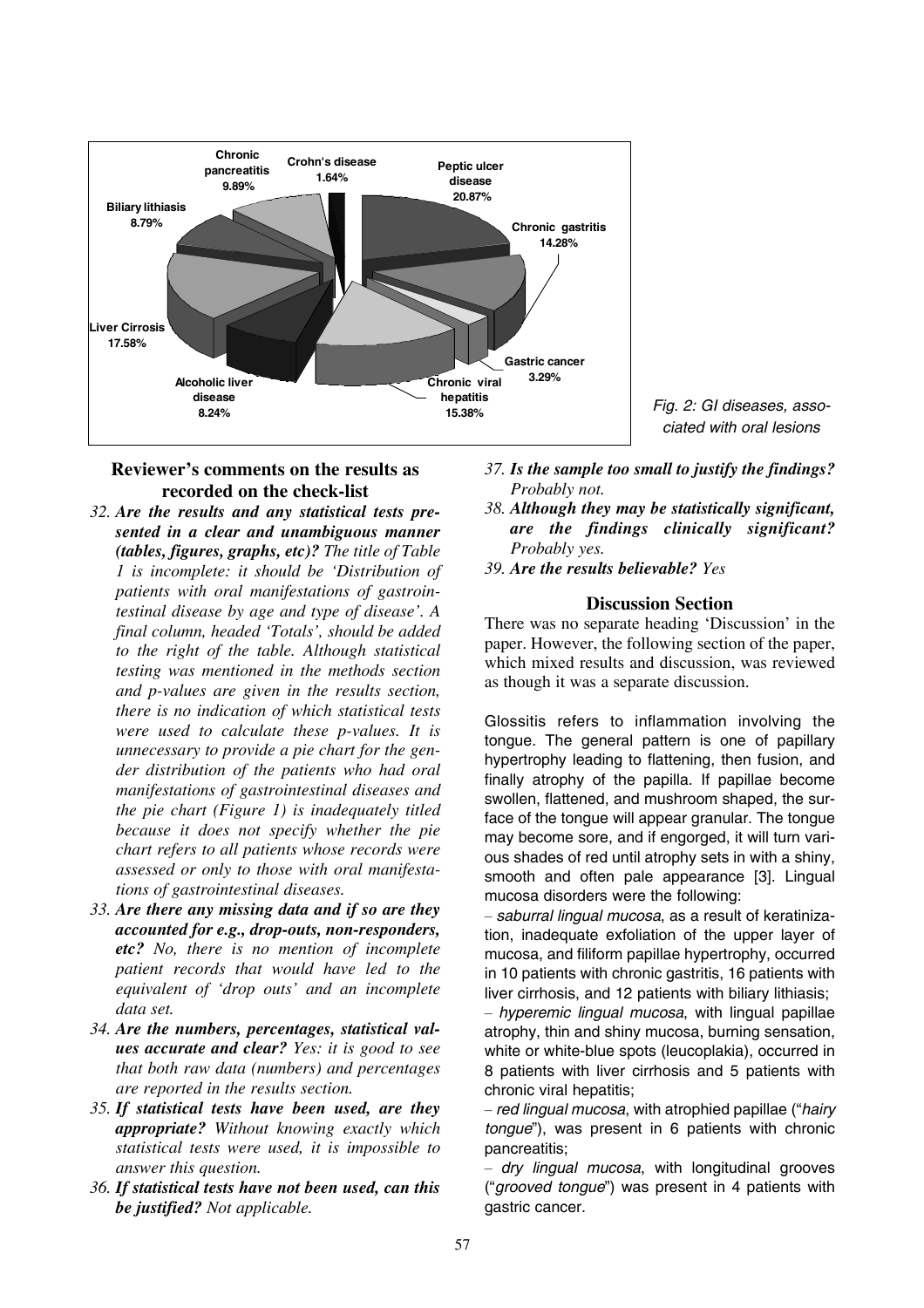Gingivitis, or inflammation of the gingival membrane, begins as a break in the epitheium followed by decreased vascularity and nonreplacement of covering cells leading to necrosis. If untreated, gingivitis causes destruction of the peridontal ligament and bone. Eventually these become replaced by chronic inflammatory tissue. If unchecked, gingivitis can result in a painless progressive loosening and loss of teeth [3]. Oral mucosa alterations were the following:

– *of inflammatory type* (catarrhal gingivitis) were present in 14 patients with peptic ulcer disease; depending on the disease's onset, various degrees of dental alveoli lesions were present, from alveolar margins atrophy to alveolar ridges atrophy, in 4 cases of ulcers older than 10 years;

– *gingival haemorrhages* were present in 16 patients with liver cirrhosis, caused by coagulation and capillary permeability disorders [6], and in 6 patients with chronic pancreatitis; in these latter cases, gingival swelling also occurred.

Dental alterations were the following:

– *missing teeth* in 14 patients with chronic gastritis; – *simple and complex cavities* were observed in 18 patients with peptic ulcer disease, as well as apical infections in the lower and upper last molars, chronic marginal periodontitis of superficial or profound tissue, and dental mobility;

– *dental plaque and caries, partial or total edentation, hypertrophy of interdental papillae, and dental mobility* in 12 patients with liver cirrhosis and 9 patients with chronic viral hepatitis;

– *alveolitic processes, complex cavities, and alveolar pyorrhea (periodontal disease)* in 10 patients with liver cirrhosis;

– *marginal or profound periodontal disease* was present in 8 patients with liver cirrhosis, and in 2 patients with biliary lithiasis.

Cheilitis, or inflammation of the lips is a common mode of expression for acquired nutrient deficiencies and hydroelectrolytic disorders caused by the disease [3-5]. It manifests itself by vertical fissuring. As a result of superficial denudation, redness develops along the line of closure. Constant irritation to the angles of the mouth causes them to bleed and become encrusted. Repeated episodes cause deepening and scarring with the possibility of secondary infection. Initially pale, the angles of the mouth can maccerate due to infection and form yellow encrusted fissures. Early therapy employs either topical antibacterial or antifungal preparations. Specific therapy can be initiated only after the underlying cause is determined. Lesions characteristic of certain types of nutritional deficiency tend to be general rather than localized. Some may involve atrophy of part or the entire oral cavity. As a result of atrophy, erythema develops which reflects the rich underlying mucosal bed. Inflammation can lead to pain, bleeding, ulceration, atrophy, or fibrosis. The latter may terminate in decreased mobility of lips, tongue, and cheek [3]. Lip modifications in the surveyed patients' lot were as follows:

– *color alterations* – carmine lips because of local trophic modifications, capillary vasodilatation, and arterial ectasia, were observed in 6 cases of liver cirrhosis and in 2 patients with biliary lithiasis;

– *grooves* on lip margins and at commissures (cheilitis) were observed in 6 cases of liver cirrhosis.

Other oral manifestations less frequently associated with GI diseases were (Fig. 4):

- taste alterations in 6 cases (3.29%);
- salivary secretion disorders in 6 cases (3.29%);
- bad breath odor in 11 cases (6.04%).



*Fig. 4: Less frequent oral manifestations associated with GI diseases*

The predominantly morning bitter-taste sensation was observed in 4 patients with biliary lithiasis and 2 patients with *Helicobacter pylori* positive chronic gastritis. Salivary secretion was increased in 2 chronic gastritis cases and in 2 cases with duodenal ulcer. The quality of saliva was altered in patients using antacids of alkaline neutralizing type; in these cases, salivary pH turned to alkaline levels and helped forming dental plaque, dental caries, and even salivary calculi, while also slowing the enamel and dentine mineralizing process. Salivary secretion decreased (xerostomia) in 2 cases of gastric neoplasm, which created an uncomfortable oral sensation during mastication and speech. Bad breath odor, which became unpleasant because of insufficient salivary secretion, self-cleaning of the tongue, and dental caries, were observed in 10 cases of liver cirrhosis and 1 case of gastric neoplasm.

Oral manifestations of GI disease may be useful in current medical practice in the development of a differential diagnosis for patients with GI com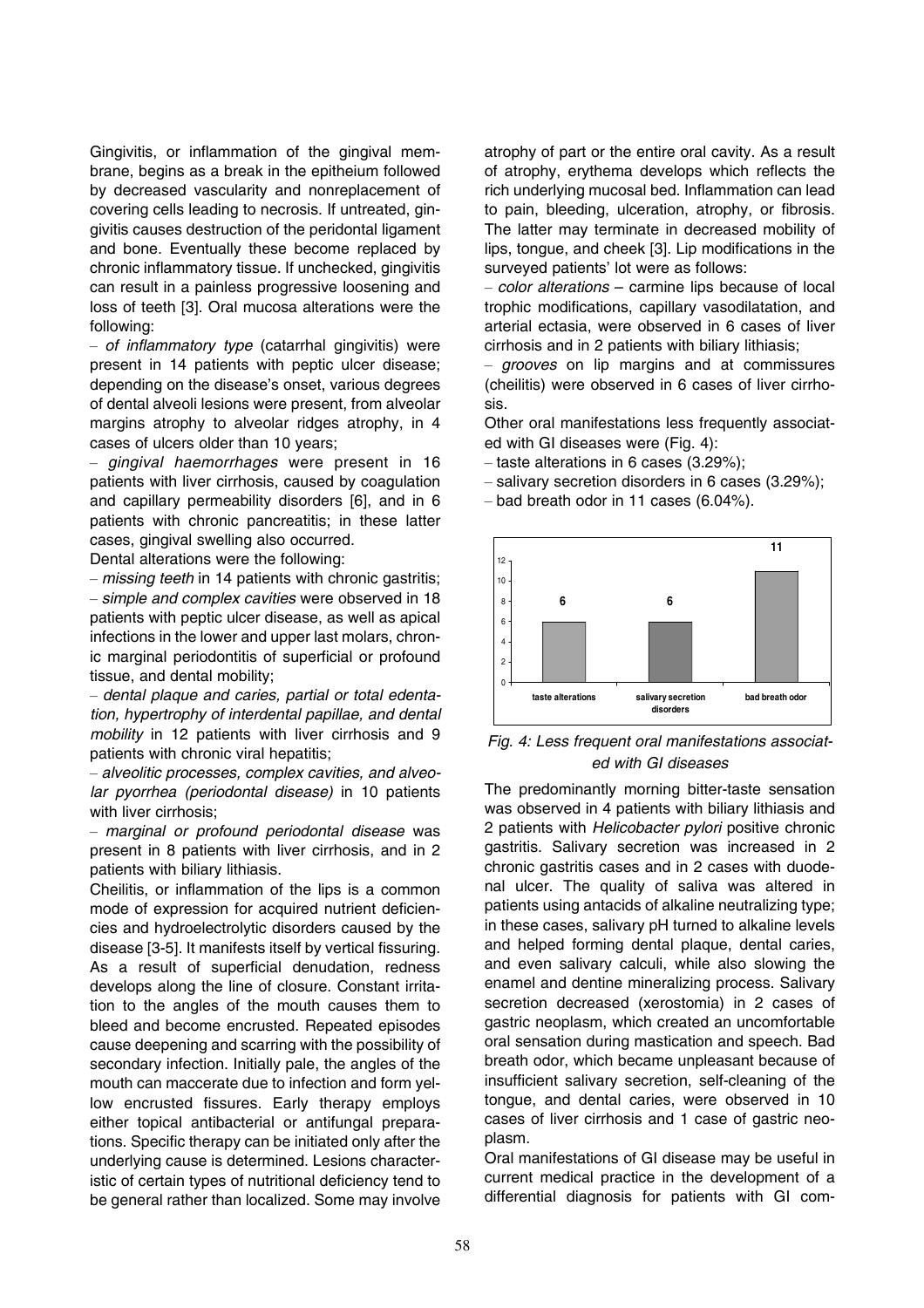plaints, and oral tissues may offer an easy biopsy site to diagnose conditions such as Crohn's disease. In other circumstances the severity and prognosis of the disease can be monitorized by the presence or extend of oral manifestations, and the succes of the management of GI diseases may be reflected in the response of oral tissues [7]. It is essential to instruct both dentists and internal medicine specialists or gastroenterologists to diagnose and treat oral disorders in patients with digestive pathology because these diseases have a high frequency and because doctors, regardless of their specialty, are responsible for their patients' health. As a result of the interdisciplinary approach, we developed a protocol for check-up and follow-up of these patients which includes:

– *oral inspection* including lips, especially oral commissures, fixed and mobile oral mucosa, palatine velum and oropharyngeal area, tongue, front and sides of salivary glands, salivary fluid and, finally, teeth;

– *patient instruction* includes daily tooth-brushing, including flossing, as well as recommendation for urgent medical check-up in case of oral pain, xerostomia, gum bleeding, dysphagia, taste disorders, and teeth mobility. Patients are also advised to avoid smoking and drinking alcohol.

– *specific diagnosis* and *treatment* of oral lesions: simple or complex dental cavities, gingivitis, periodontal disease, aphthous ulcers, and xerostomia.

# **Reviewer's comments on the discussion as recorded on the check-list**

- *40. Does the discussion critique and discuss the methodology used? No: it should but first the paper has to explain (in the methods section) exactly what methodology was used. It should then critique it, explaining its strong points and weaknesses. In this context, one common weakness when surveying patient notes is that they are frequently incomplete and that the different clinicians who write them may describe presenting symptoms, treatment, etc in different ways.*
- *41. Does the discussion comprehensively discuss the results? The discussion of patients' oral disease is covered far better than most other aspects of the paper.*
- *42. Are the results discussed in relation to other important literature on the topic area of the study? Hardly at all: only four publications are referred to and one of these is a textbook. This lack of comparison with previous studies underlines the paucity of the literature review.*

## *43. Does the discussion extend beyond the methods and results of the study? No*

*It is good to see that the outcome of this poorly planned study has been the development of a protocol for routine checking for oral problems in patients with gastrointestinal disease. This protocol (check-list) that has been developed should be added to the paper as a Figure.*

# **Conclusions as They Appeared in the Paper**

It is not uncommon for a variety of systemic conditions to be associated with lesions of the oral cavity. This is particularly true of GI diseases. In many cases, oral disorders are the first clinical manifestation form of digestive disease.

These oral disorders are characterized by taste and salivary secretion alterations, modifications of oral, lingual, and lip mucosa, as well as alterations of the osteodental structure [8], and the primary care physician and dentist must be familiar with these problems if the patient is to receive appropriate diagnosis and referral for treatment.

Following interdisciplinary research, a protocol of examination and follow-up of these patients has been suggested; this includes oral cavity examination, patient instruction, and specific treatment of oral lesions.

## **Reviewer's comments on the conclusions as recorded on the check-list**

- *44. Do the conclusions accurately reflect the results of the study? They do not appear to report the results of the study. However, they do summarise important principles and reinforce the point that a protocol was developed.*
- *45. Are the conclusions clear set out? It would be better if they were presented as bullet points. It is unusual to cite a reference in conclusions.*

## **Acknowledgements Section**

There were no acknowledgements at the end of the paper. However, the check-list has three questions on this aspect and they appear below.

## **Reviewer's comments on the acknowledgements as recorded on the check-list**

*46. Is any source of funding identified? No, it may have been that the study was carried out as part of the authors' day-to-day work in the hospital concerned, in which case they could add an acknowledgement and thanks to colleagues at the ………… hospital for their help and to its Director for authorising the study.*